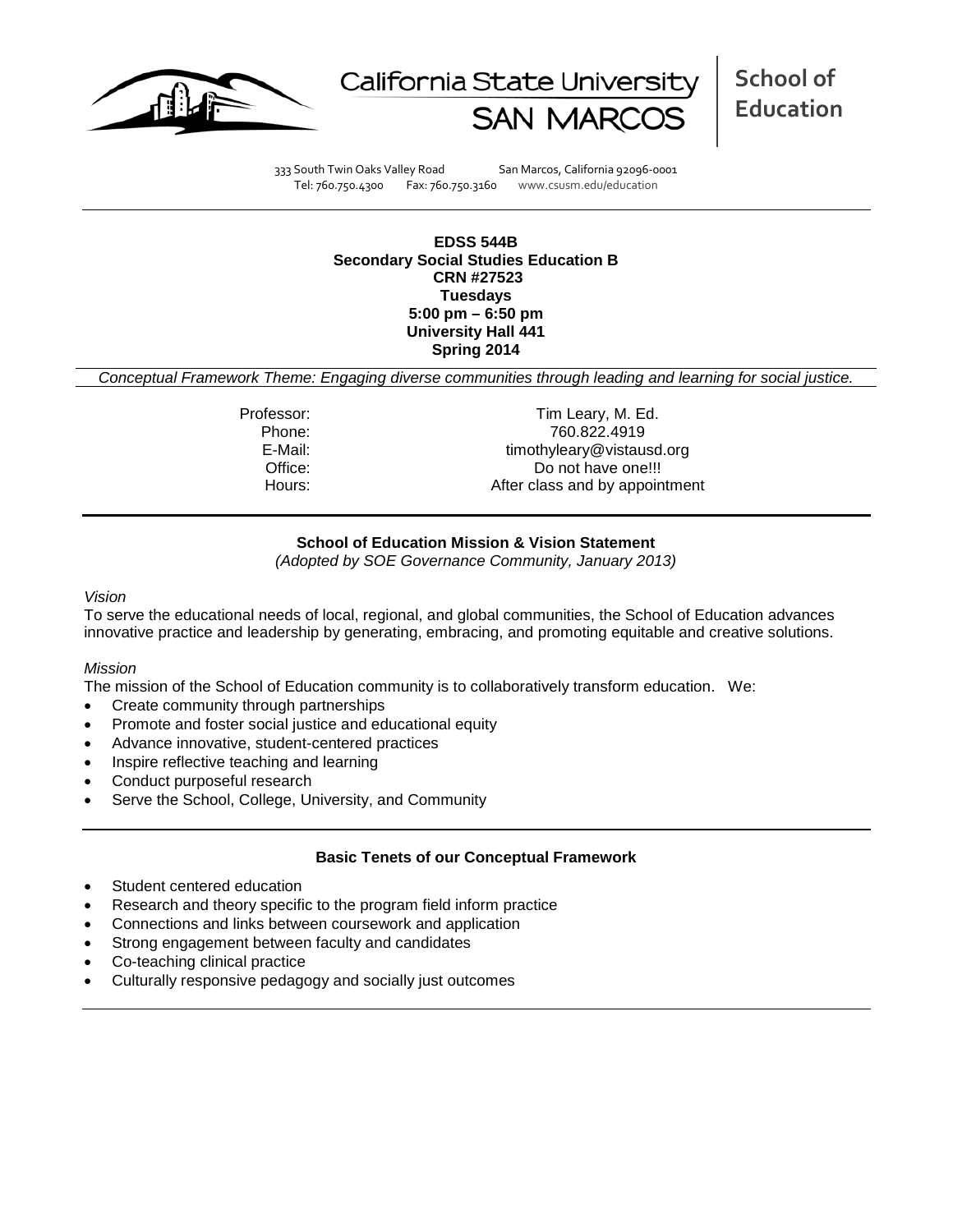# **Table of Contents**

| SECONDARY SOCIAL STUDIES METHODS COURSE WORK INFORMATION & REQUIREMENTS 2                            |  |
|------------------------------------------------------------------------------------------------------|--|
|                                                                                                      |  |
|                                                                                                      |  |
|                                                                                                      |  |
|                                                                                                      |  |
|                                                                                                      |  |
|                                                                                                      |  |
|                                                                                                      |  |
|                                                                                                      |  |
|                                                                                                      |  |
|                                                                                                      |  |
|                                                                                                      |  |
|                                                                                                      |  |
|                                                                                                      |  |
|                                                                                                      |  |
|                                                                                                      |  |
|                                                                                                      |  |
|                                                                                                      |  |
|                                                                                                      |  |
|                                                                                                      |  |
|                                                                                                      |  |
| SECONDARY SOCIAL STUDIES METHODS COURSE ASSIGNMENT DESCRIPTIONS 7                                    |  |
|                                                                                                      |  |
|                                                                                                      |  |
|                                                                                                      |  |
|                                                                                                      |  |
| Teaching English Learners in Clinical Practice 1   Lesson Design, Implementation, and Reflection  10 |  |
|                                                                                                      |  |
|                                                                                                      |  |
|                                                                                                      |  |

## <span id="page-1-0"></span>**SECONDARY SOCIAL STUDIES METHODS COURSE WORK INFORMATION & REQUIREMENTS**

## **Course Description**

<span id="page-1-1"></span>Focuses on developing an understanding of theory, methodology, and assessment of Social Studies in integrated and inclusive secondary classrooms. *Prerequisite: EDSS 544A.*

## <span id="page-1-2"></span>**Course Prerequisites**

Admission to the Single Subject Program, EDUC 350, EDUC 364, & EDUC 422

## **Authorization to Teach English Learners**

<span id="page-1-3"></span>This credential program has been specifically designed to prepare teachers for the diversity of languages often encountered in California public school classrooms. The authorization to teach English learners is met through the infusion of content and experiences within the credential program, as well as additional coursework. Candidates successfully completing this program receive a credential with authorization to teach English learners. *(Approved by CCTC in SB 2042 Program Standards, August 02)*

## **Teacher Candidates Learning Outcomes**

<span id="page-1-5"></span><span id="page-1-4"></span>Teacher Candidates will be required to complete a Teaching Performance Assessment, show proof of Teacher Performance Expectations and complete critical assessment tasks- specific assignments for this course. It is the teacher candidates responsibility to understand expectations and complete assignments by stated due dates.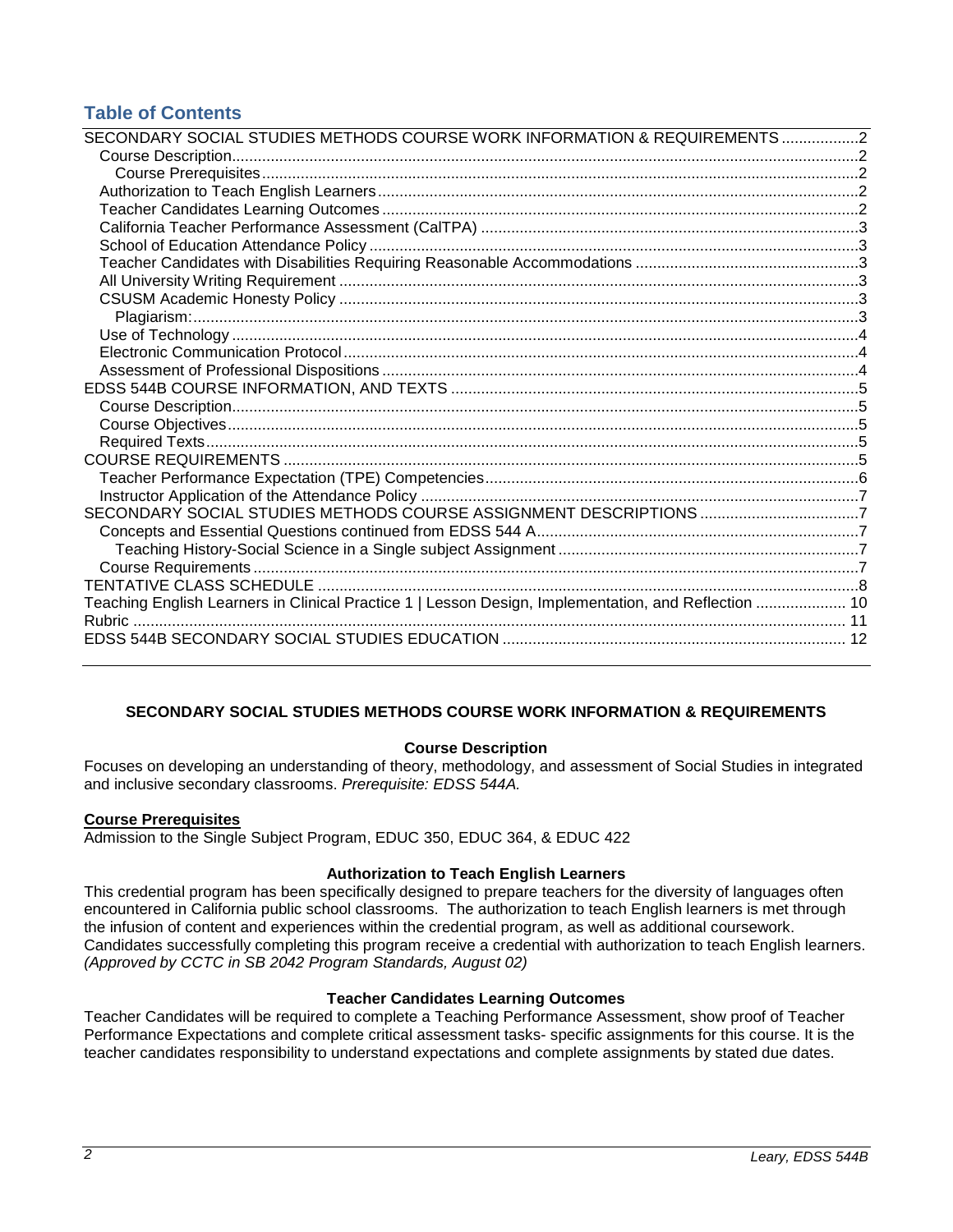## **California Teacher Performance Assessment (CalTPA)**

Beginning July 1, 2008 all California credential candidates must successfully complete a state-approved system of teacher performance assessment (TPA), to be embedded in the credential program of preparation. At CSUSM this assessment system is called the CalTPA or the TPA for short.

To assist your successful completion of the TPA, a series of informational seminars are offered over the course of the program. TPA related questions and logistical concerns are to be addressed during the seminars. Your attendance to TPA seminars will greatly contribute to your success on the assessment.

Additionally, SoE classes use common pedagogical language, lesson plans (lesson designs), and unit plans (unit designs) in order to support and ensure your success on the TPA and more importantly in your credential program.

The CalTPA Candidate Handbook, TPA seminar schedule, and other TPA support materials can be found on the SoE website:<http://www.csusm.edu/education/CalTPA/ProgramMaterialsTPA.html>

## **School of Education Attendance Policy**

<span id="page-2-0"></span>Due to the dynamic and interactive nature of courses in the School of Education, all candidates are expected to attend all classes and participate actively. At a minimum, candidates must attend more than 80% of class time, or s/he may not receive a passing grade for the course at the discretion of the instructor. Should the candidate have extenuating circumstances, s/he should contact the instructor as soon as possible. *(Adopted by the COE Governance Community, December, 1997).*

## **Teacher Candidates with Disabilities Requiring Reasonable Accommodations**

<span id="page-2-1"></span>Teacher candidates with disabilities who require reasonable accommodations must be approved for services by providing appropriate and recent documentation to the Office of Disable Student Services (DSS). This office is located in Craven Hall 4300, and can be contacted by phone at (760) 750-4905, or TTY (760) 750-4909. Candidates authorized by DSS to receive reasonable accommodations should meet with their instructor during office hours or, in order to ensure confidentiality, in a more private setting.

## **All University Writing Requirement**

<span id="page-2-2"></span>The writing requirement of 2500 words will be met through reading responses, teacher interview, strategy matrix, lesson plan and unit plan.

## **CSUSM Academic Honesty Policy**

<span id="page-2-3"></span>"Students will be expected to adhere to standards of academic honesty and integrity, as outlined in the Student Academic Honesty Policy. All written work and oral presentation assignments must be original work. All ideas/materials that are borrowed from other sources must have appropriate references to the original sources. Any quoted material should give credit to the source and be punctuated with quotation marks. Students are responsible for honest completion of their work including examinations. There will be no tolerance for infractions. If you believe there has been an infraction by someone in the class, please bring it to the instructor's attention. The instructor reserves the right to discipline any student for academic dishonesty in accordance with the general rules and regulations of the university. Disciplinary action may include the lowering of grades and/or the assignment of a failing grade for an exam, assignment, or the class as a whole." Incidents of Academic Dishonesty will be reported to the Dean of Students. Sanctions at the University level may include suspension or expulsion from the University.

## <span id="page-2-4"></span>**Plagiarism:**

<span id="page-2-5"></span>As an educator, it is expected that each candidate will do his/her own work, and contribute equally to group projects and processes. Plagiarism or cheating is unacceptable under any circumstances. If you are in doubt about whether your work is paraphrased or plagiarized see the Plagiarism Prevention for Students website [http://library.csusm.edu/plagiarism/index.html.](http://library.csusm.edu/plagiarism/index.html) If there are questions about academic honesty, please consult the University catalog.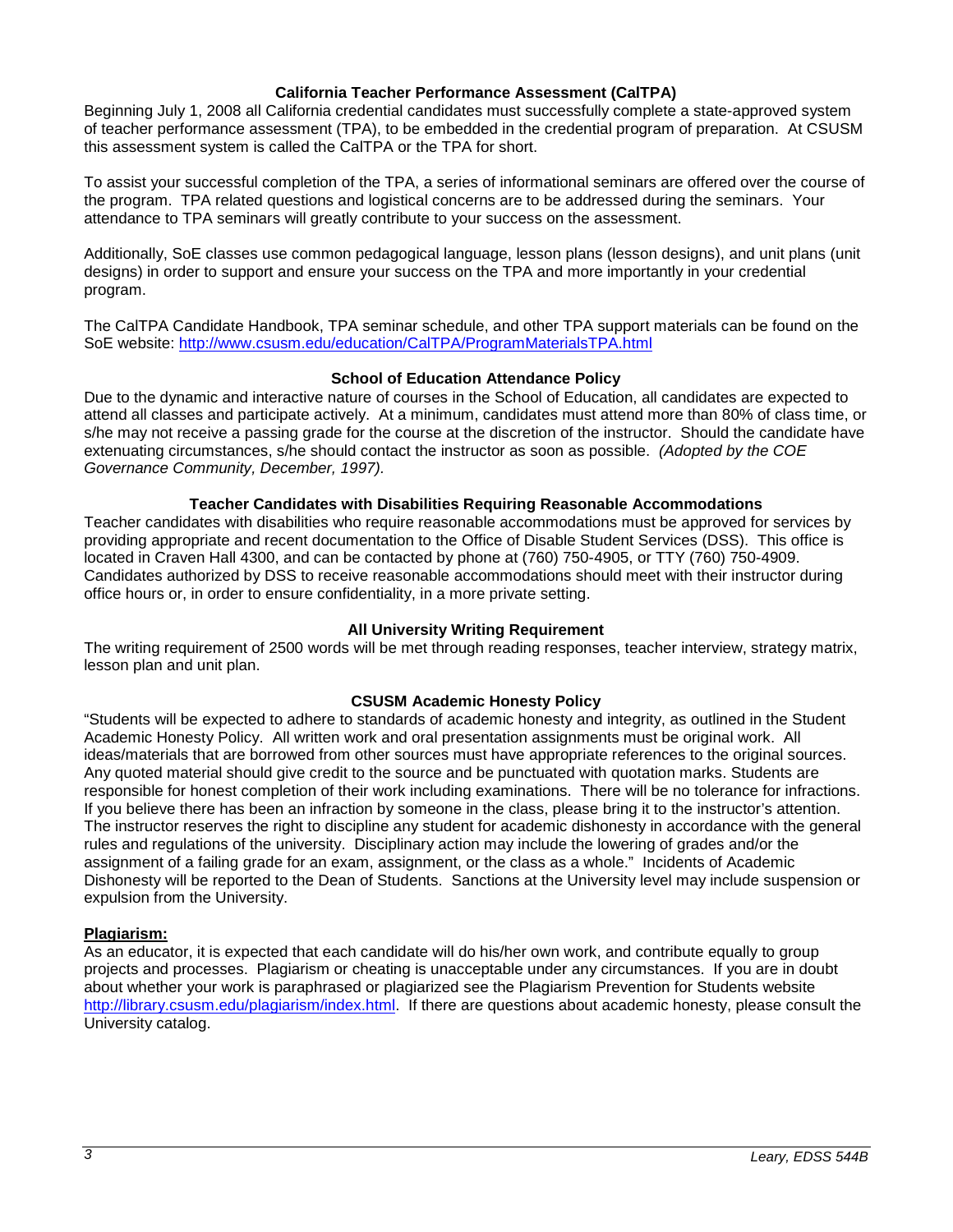## **Use of Technology**

Candidates are expected to demonstrate competency in the use of various forms of technology (i.e. word processing, electronic mail, Moodle, use of the Internet, and/or multimedia presentations). Specific requirements for course assignments with regard to technology are at the discretion of the instructor. Keep a digital copy of all assignments for use in your teaching portfolio. All assignments will be submitted online, and some will be submitted in hard copy as well. Details will be given in class.

## **Electronic Communication Protocol**

<span id="page-3-0"></span>Electronic correspondence is a part of your professional interactions. If you need to contact the instructor, e-mail is often the easiest way to do so. It is my intention to respond to all received e-mails in a timely manner. Please be reminded that e-mail and on-line discussions are a very specific form of communication, with their own nuances and etiquette. For instance, electronic messages sent in all upper case (or lower case) letters, major typos, or slang, often communicate more than the sender originally intended. With that said, please be mindful of all e-mail and on-line discussion messages you send to your colleagues, to faculty members in the School of Education, or to persons within the greater educational community. All electronic messages should be crafted with professionalism and care.

Things to consider:

- Would I say in person what this electronic message specifically says?
- How could this message be misconstrued?
- Does this message represent my highest self?
- Am I sending this electronic message to avoid a face-to-face conversation?

In addition, if there is ever a concern with an electronic message sent to you, please talk with the author in person in order to correct any confusion.

## **Assessment of Professional Dispositions**

<span id="page-3-1"></span>Assessing a candidate's dispositions within a professional preparation program is recognition that teaching and working with learners of all ages requires not only specific content knowledge and pedagogical skills, but positive attitudes about multiple dimensions of the profession. The School of Education has identified six dispositions – social justice and equity, collaboration, critical thinking, professional ethics, reflective teaching and learning, and life-long learning—and developed an assessment rubric. For each dispositional element, there are three levels of performance - *unacceptable*, *initial target*, and *advanced target*. The description and rubric for the three levels of performance offer measurable behaviors and examples.

The assessment is designed to provide candidates with ongoing feedback for their growth in professional dispositions and includes a self-assessment by the candidate. The dispositions and rubric are presented, explained and assessed in one or more designated courses in each program as well as in clinical practice. Based upon assessment feedback candidates will compose a reflection that becomes part of the candidate's Teaching Performance Expectation portfolio. Candidates are expected to meet the level of *initial target* during the program.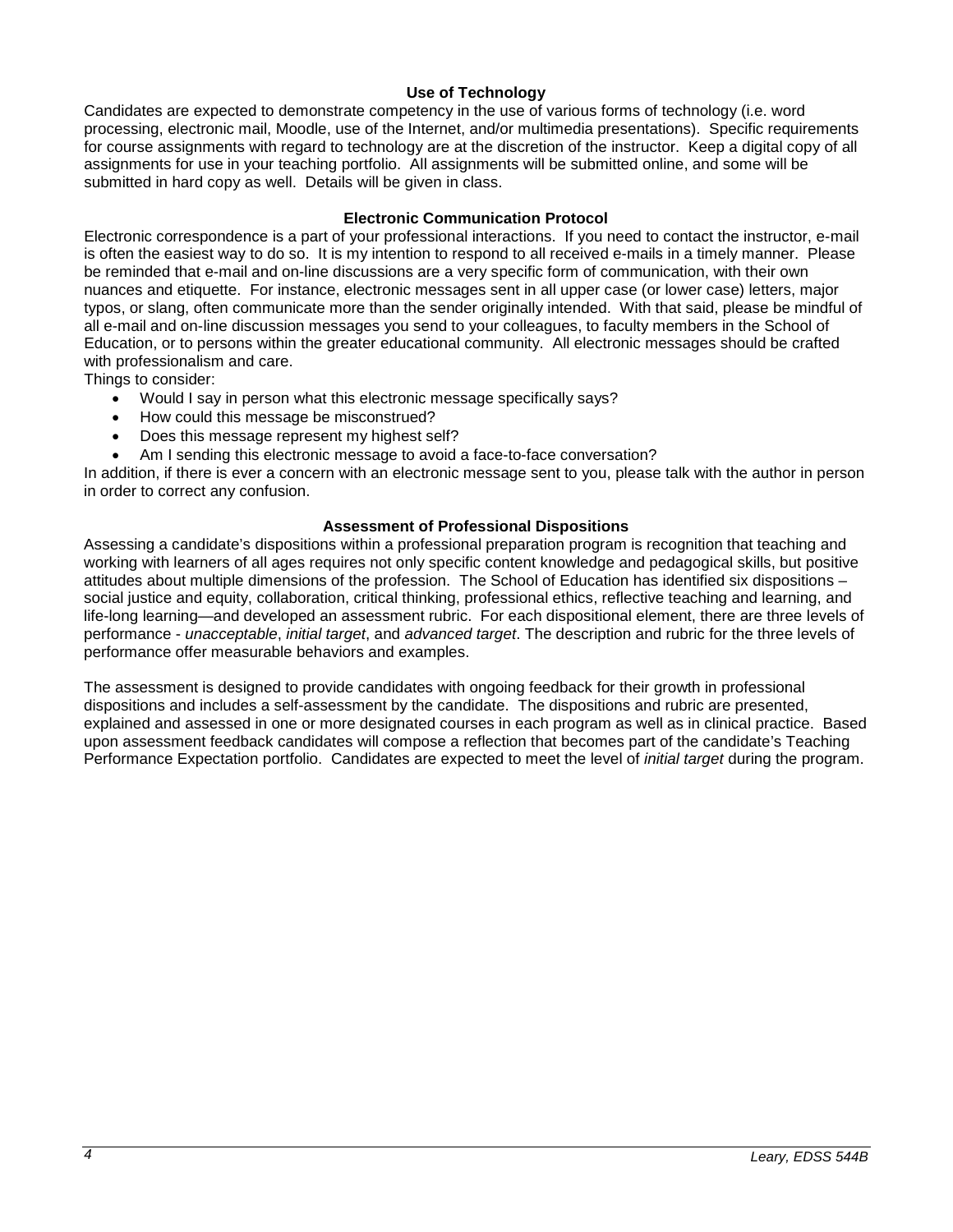## **EDSS 544B COURSE INFORMATION, AND TEXTS**

## **Course Description**

## <span id="page-4-1"></span><span id="page-4-0"></span>Secondary Social Studies Education

Focuses on developing an understanding of theory, methodology, and assessment of Social Studies in integrated and inclusive secondary classrooms: Part A. This course is aligned with California's SB 2042 Standards.

## **Course Objectives**

<span id="page-4-2"></span>During interrelated activities in program coursework and fieldwork, SS history/social science candidates learn and practice ways to:

- 1. state-adopted K-12 academic content standards for students in history while helping students to use historysocial science analysis skills at intermediate and advanced levels;
- 2. apply social science concepts to historical issues and enrich the study of history through in-depth case studies, historical literature, and cross-cultural activities;
- 3. encourage civic participation through studies of democratic civic values and constitutional principles;
- 4. deal honestly and accurately with controversial issues in historical or contemporary contexts;
- 5. discuss important roles of religion in world and United States history without bias;
- 6. incorporate a range of critical thinking skills and academic study skills into social studies instruction;
- 7. utilize active forms of social science learning with all students, including simulations, debates, research studies and cooperative projects.

As a result of this course, you will be able to:

- 1. Apply the California History/Social Science Framework, the State H/SS Standards and related documents to the classroom experience;
- 2. Understand the value of incorporating primary source materials, the arts, and oral history methods into social studies instruction;
- 3. Become aware of the multitude of community resources available to teachers and the ways in which these resources can be used to strengthen the social studies program;
- 4. Design lesson plans and implement them through a developmentally appropriate unit that reflects the needs of the learning community while infusing a multicultural perspective throughout.
- 5. Design curricula that reflect a variety of instructional strategies and that develop higher-level thinking skills through active participation;
- 6. More deeply appreciate the social sciences and history as a field of study.

## **Required Texts**

<span id="page-4-3"></span>CSDE. (2000). History-Social Science Framework (for California Public Schools K-12). Sacramento, CA. (H/SS) [www.cde.ca.gov/cilbranch/cfir/hsssbeup.pdf](http://www.cde.ca.gov/cilbranch/cfir/hsssbeup.pdf)

Various articles as assigned in class.

## **COURSE REQUIREMENTS**

<span id="page-4-4"></span>Teacher education is a professional preparation program. It is expected that teacher candidates will come to class prepared to discuss the readings, submit required assignments, and participate in class activities. Teacher candidates are expected to adhere to academic honesty and integrity, standards of dependability, confidentiality and writing achievement. Because it is important for teachers to be able to effectively communicate their ideas to students, parents, colleagues, and administrators, writing that is original, clear and error-free is a priority for the School of Education.

## **It is expected that work will be turned in on time. Late work will not be accepted. Please discuss individual issues with the instructor.**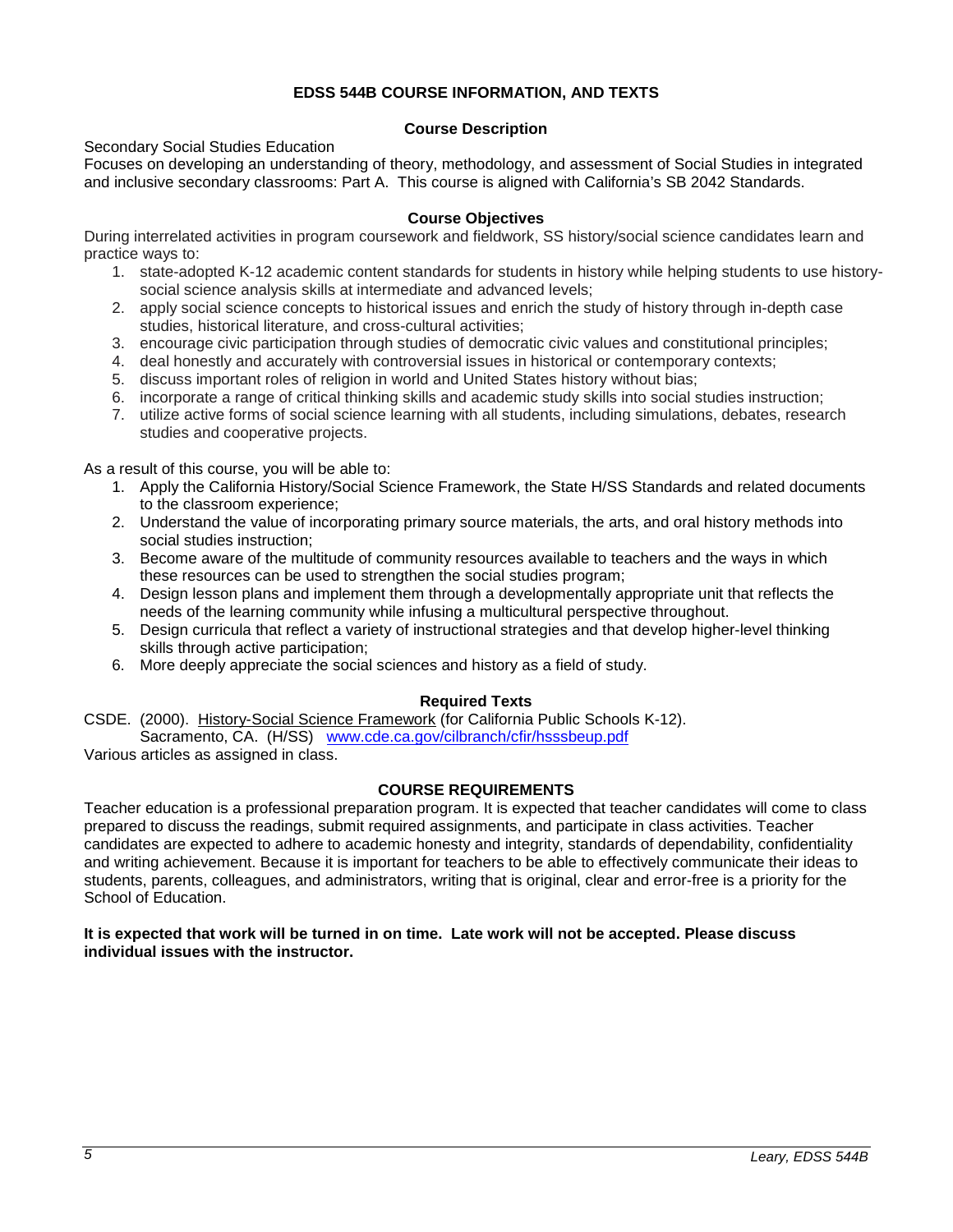## **Teacher Performance Expectation (TPE) Competencies**

<span id="page-5-0"></span>This course is designed to help teachers seeking the Single Subject Credential to develop the skills, knowledge, and attitudes necessary to assist schools and districts in implementing an effective program for all students in the area of English/Language Arts. The successful candidate must be able to demonstrate their understanding and ability to apply each of the TPE's, that is, merge theory and practice in order to realize a comprehensive and extensive educational program for all students. This course will emphasize the following TPEs:

| <b>TPE</b>                                                              | How assessed                  |
|-------------------------------------------------------------------------|-------------------------------|
| TPE 1B - Subject-Specific Pedagogical Skills for Single Subject         | ELD Infused Lesson Design and |
| <b>Teaching Assignments</b>                                             | Reflection on Video-taped     |
| Understands and uses the state-adopted academic content standards       | performance                   |
| Develops planning instruction that addresses the standards              |                               |
| Consistently demonstrates the ability to teach to the standards         | <b>ERWC Unit Plan</b>         |
|                                                                         |                               |
|                                                                         | <b>TPA 3 &amp; 4</b>          |
| TPE 2: Monitoring Student Learning During Instruction                   | ELD Infused Lesson Design and |
| Uses progress monitoring during instruction to inform instruction       | Reflection on Video-taped     |
| Pace and re-teach content based on assessment evidence                  | performance                   |
| Anticipate, check for and address common misunderstandings              |                               |
|                                                                         | TPA <sub>4</sub>              |
| <b>TPE 4 - Making Content Accessible</b>                                | <b>ERWC Unit Plan</b>         |
| States in every lesson plan the State standards                         |                               |
| Uses activities and materials that support stated objectives            | <b>TPA 3 &amp; 4</b>          |
| Uses multiple ways to reinforce the content of the standard             |                               |
| Follows a logical, sequence of instruction in the lesson plan           |                               |
| <b>TPE 5 - Student Engagement</b>                                       | ELD Infused Lesson Design and |
| Ensures students understand the objective of the lesson                 | Reflection on Video-taped     |
| Actively involves students with the lesson                              | performance                   |
| Uses a variety of strategies to involve the students and increase their |                               |
| understanding of the lessons objectives                                 | <b>ERWC Unit Plan</b>         |
| TPE 6c - Developmentally Appropriate Practices in Grades 9 -12          | ELD Infused Lesson Design and |
| Understanding important characteristics of the learners                 | Reflection on Video-taped     |
| Designing instructional activities                                      | performance                   |
| Providing developmentally appropriate educational experiences           |                               |
|                                                                         | <b>ERWC Unit Plan</b>         |
| TPE 7 - Teaching English Learners                                       | ELD Infused Lesson Design and |
| Applies pedagogy for comprehensive instruction of English learners      | Reflection on Video-taped     |
| Knows and can apply instruction for English Language development        | performance                   |
| Draws upon information about students' backgrounds to build new         |                               |
| knowledge                                                               | <b>TPA 3 &amp; 4</b>          |
| <b>TPE 9 - Instructional Planning</b>                                   | ELD Infused Lesson Design and |
| Establishing academic learning goals                                    | Reflection on Video-taped     |
| Connecting academic content to the students backgrounds, needs, and     | performance                   |
| abilities                                                               |                               |
| Selecting strategies/activities/materials/resources                     | <b>ERWC Unit Plan</b>         |
| <b>TPE 10 - Instructional Time</b>                                      | ELD Infused Lesson Design and |
| Appropriately allocates instructional time to maximize student          | Reflection on Video-taped     |
| achievement                                                             | performance                   |
| Effectively and efficiently maximizes instructional time through        |                               |
| management based on reflection and consultation                         | TPA <sub>4</sub>              |
| Adjusts the use of instruction time to optimize learning opportunities  |                               |
| TPE 14 - Educational Technology                                         | <b>ERWC Unit Plan</b>         |
| Use technology to enhance professional practice                         |                               |
| Apply technology that maximizes student learning                        | Sessions 1& 4                 |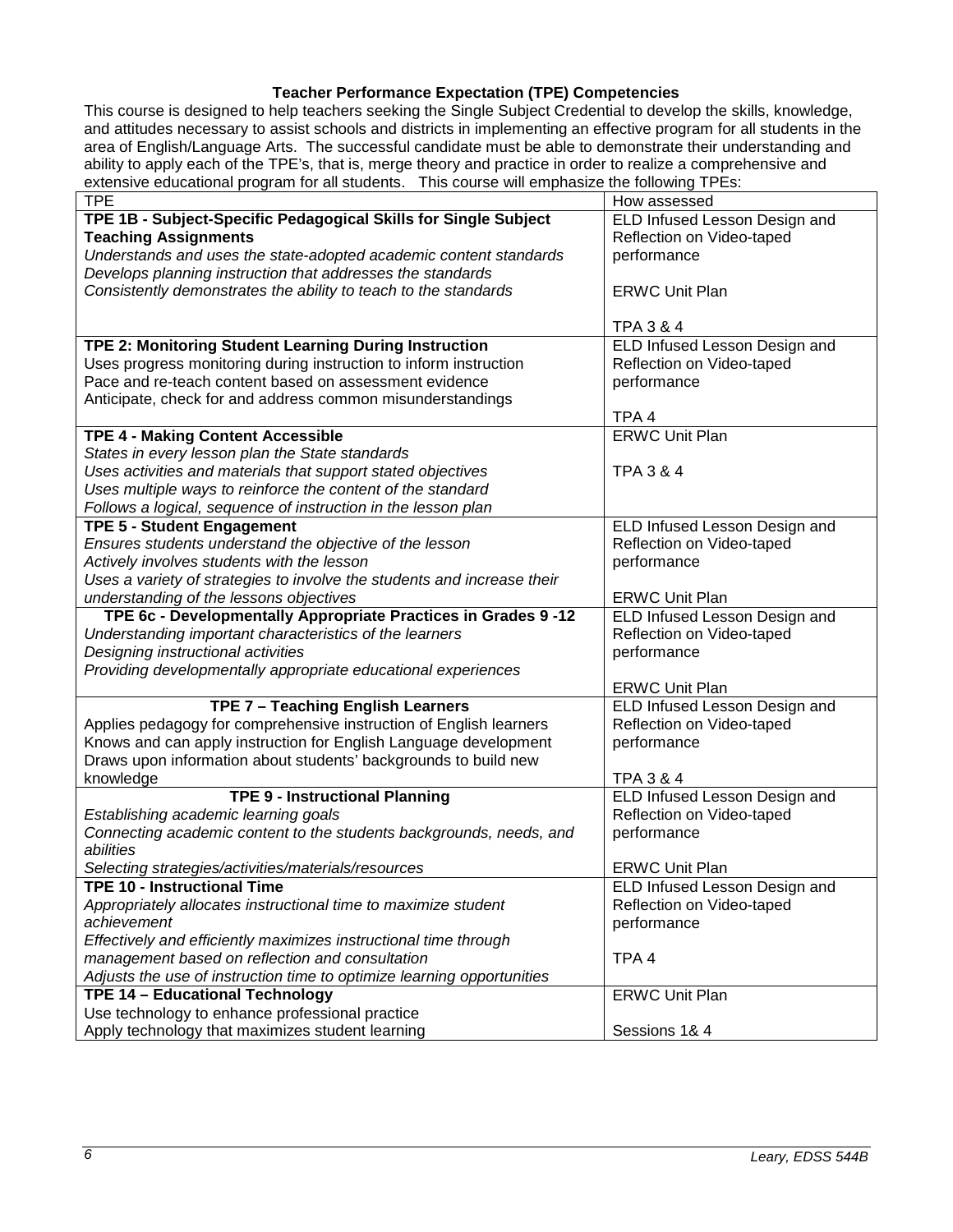#### **Instructor Application of the Attendance Policy**

<span id="page-6-0"></span>Due to the dynamic and interactive nature of courses in the CoE, all students are expected to attend all classes and participate actively. At a minimum, a student must attend more than 80% of class time, or s/he may not receive a passing grade for the course at the discretion of the instructor.

<span id="page-6-1"></span>*For this course:* If you miss 2 sessions, you are not eligible for an "A." If extenuating circumstances occur, the student should contact the instructor as soon as possible to make appropriate arrangements. Notification of an absence does not constitute an excuse.

## **SECONDARY SOCIAL STUDIES METHODS COURSE ASSIGNMENT DESCRIPTIONS**

## **Concepts and Essential Questions continued from EDSS 544 A**

## <span id="page-6-3"></span><span id="page-6-2"></span>**Teaching History-Social Science in a Single subject Assignment**

Candidates for a Single Subject Teaching Credential in History-Social Science demonstrate the ability to teach the state-adopted academic content standards for students in history-social science (Grades 7-12). They enable students to learn and use analytic thinking skills in history and social science while attaining the state-adopted academic content standards for students. They use timelines and maps to reinforce students' sense of temporal and spatial scale. Candidates teach students how social science concepts and themes provide insights into historical periods and cultures. They help students understand events and periods from multiple perspectives by using simulations, case studies, cultural artifacts, works of art and literature, cooperative projects, and student research activities.

Additionally, History-Social Science Single Subject Candidates connect essential facts and information to broad themes, concepts and principles, and they relate history-social science content to current or future issues. They teach students how cultural perspectives inform and influence understandings of history. They select and use age-appropriate primary and secondary documents and artifacts to help students understand a historical period, event, region or culture. Candidates ask questions and structure academic instruction to help students recognize prejudices and stereotypes. They create classroom environments that support the discussion of sensitive issues (e.g., social, cultural, religious, race, and gender issues), and encourage students to reflect on and share their insights and values. They design activities to counter illustrate multiple viewpoints on issues. Candidates monitor the progress of students as they work to understand, debate, and critically analyze social science issues, data, and research conclusions from multiple perspectives.

## **Course Requirements**

- <span id="page-6-4"></span>• **Reading Responses (25 pts)**: In order to have effective discussions within our classroom, you will be asked to come to class prepared with the readings for the week. You will hand in reading responses in the format assigned in class or in the course syllabus. *All reading responses should be typed unless the format does not lend itself to word processing.*
- **Unit Plan using ERWC Template (35 pts.**) We will participate in ERWC (Expository Reading and Writing Course) training. Regardless of whether or not you are teaching the class or what grade you are teaching, you will construct a unit using the ERWC template and materials that are appropriate for your class and your grade level. You may make modifications in existing units and use material from the online resources. The purpose is to become familiar with the resources and to practice teaching the knowledge and skills that are integral to the course and imbedded in the Common Core Standards.
- **ELD infused lesson design with reflection on video-taped performance (40 pts.)** In this assignment, you will design a content lesson that is based on a Common core standard and is differentiated for English Learners so as to ensure that your English Learner students have access to the core curriculum. You will implement the lesson, film yourself, and reflect upon your teaching. You will need to obtain permission from each student for the filming. Use the permission forms for TPA 4.

**Late work** will not be accepted. If you must be absent, your work shall be submitted by the beginning of the class in which it is due and may be done so electronically. Please consult with me should this be necessary.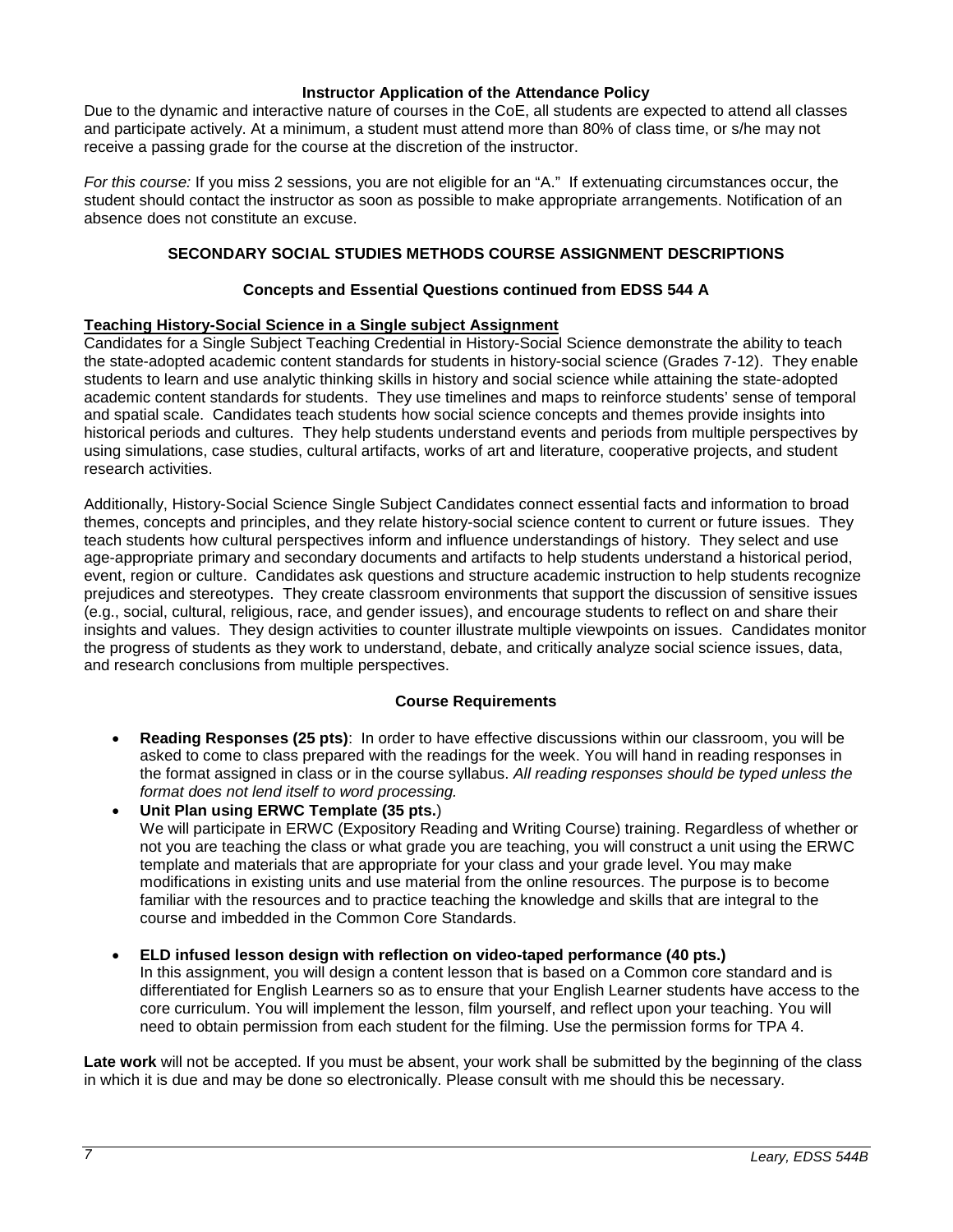## **TENTATIVE CLASS SCHEDULE**

<span id="page-7-0"></span>Although this schedule is carefully planned, we will be participating in ERWC training with the SDCOE. As soon as those dates are set, we will necessarily need to modify this schedule.

| <b>Session</b> | <b>Topic</b>                      | <b>Your Responsibilities</b>                                     |  |  |
|----------------|-----------------------------------|------------------------------------------------------------------|--|--|
| #1.            | <b>Joint Session</b>              | Bring any overall curriculum guidelines you have for the classes |  |  |
| 2/21           | Technology Use: Yours and your    | you are teaching in CPII, e.g. syllabus, semester calendar/unit  |  |  |
| <b>Joint</b>   | students                          | overview, etc.                                                   |  |  |
| session        | Teaching the Big Ideas, Ethics    |                                                                  |  |  |
|                | and Values                        | English Teachers Review Chapters 1 and 2 in Burke                |  |  |
|                |                                   | Soc. St. Teachers review the NCSS Themes of Social Studies,      |  |  |
|                |                                   | especially noting the "questions" that each theme evokes.        |  |  |
|                |                                   | http://www.socialstudies.org/standards/strands                   |  |  |
|                |                                   |                                                                  |  |  |
|                |                                   | Review and have access to the California Curriculum              |  |  |
|                |                                   | Frameworks: http://www.cde.ca.gov/ci/cr/cf/allfwks.asp           |  |  |
| #2.            | From Objectives to Performance    | Bring classroom materials (textbook, syllabus)                   |  |  |
| 1/28           | <b>Assessment</b>                 |                                                                  |  |  |
| <b>Social</b>  |                                   | Know the unit your class will begin after spring break           |  |  |
| <b>Studies</b> |                                   |                                                                  |  |  |
| only           |                                   |                                                                  |  |  |
| #3             | <b>English Only</b>               |                                                                  |  |  |
| 2/4            |                                   |                                                                  |  |  |
| <b>English</b> |                                   |                                                                  |  |  |
| only           |                                   |                                                                  |  |  |
| #4             | Continue assessment               | Bring UbD template for Unit plan                                 |  |  |
| 2/11           |                                   |                                                                  |  |  |
| Social         |                                   | <b>Read articles posted</b>                                      |  |  |
| <b>Studies</b> |                                   |                                                                  |  |  |
| Only           |                                   |                                                                  |  |  |
| #5             | <b>English only</b>               |                                                                  |  |  |
| 2/18           |                                   |                                                                  |  |  |
| <b>English</b> |                                   |                                                                  |  |  |
| only           |                                   |                                                                  |  |  |
| #6             | Stage III: Lesson planning to     | Bring lesson plan ideas from observations and/or planning        |  |  |
| 2/25           | equip students to complete        | sessions with cooperating teacher                                |  |  |
| <b>Social</b>  | performance assessment            |                                                                  |  |  |
| <b>Studies</b> |                                   | <b>Read articles posted</b>                                      |  |  |
| Only           |                                   |                                                                  |  |  |
| #7             | <b>English Only</b>               | Review Chapters 7 and 8 in Burke and other                       |  |  |
| 3/4            |                                   | readings posted on Moodle                                        |  |  |
| <b>English</b> |                                   | Due: Reading Response #3                                         |  |  |
| Only           |                                   |                                                                  |  |  |
| #8             | Joint Session for Lesson and Unit | Due: Unit Plan posted on Cougar Courses by 3/25                  |  |  |
| 3/11           | Planning                          |                                                                  |  |  |
| <b>Joint</b>   |                                   |                                                                  |  |  |
| Session        |                                   |                                                                  |  |  |
| #9             | Start late or meet on Saturday    | Due: Unit Plan posted on Cougar Courses by 3/25                  |  |  |
| 3/18           |                                   |                                                                  |  |  |
| <b>Social</b>  | More lesson planning              |                                                                  |  |  |
| <b>Studies</b> |                                   |                                                                  |  |  |
| Only           |                                   |                                                                  |  |  |
| #10            | No face-to-face class. Work on    | Due: Unit Plan posted on Cougar Courses by 3/25                  |  |  |
| 3/25           | Unit plan and post to Cougar      |                                                                  |  |  |
| no class       | Courses.                          |                                                                  |  |  |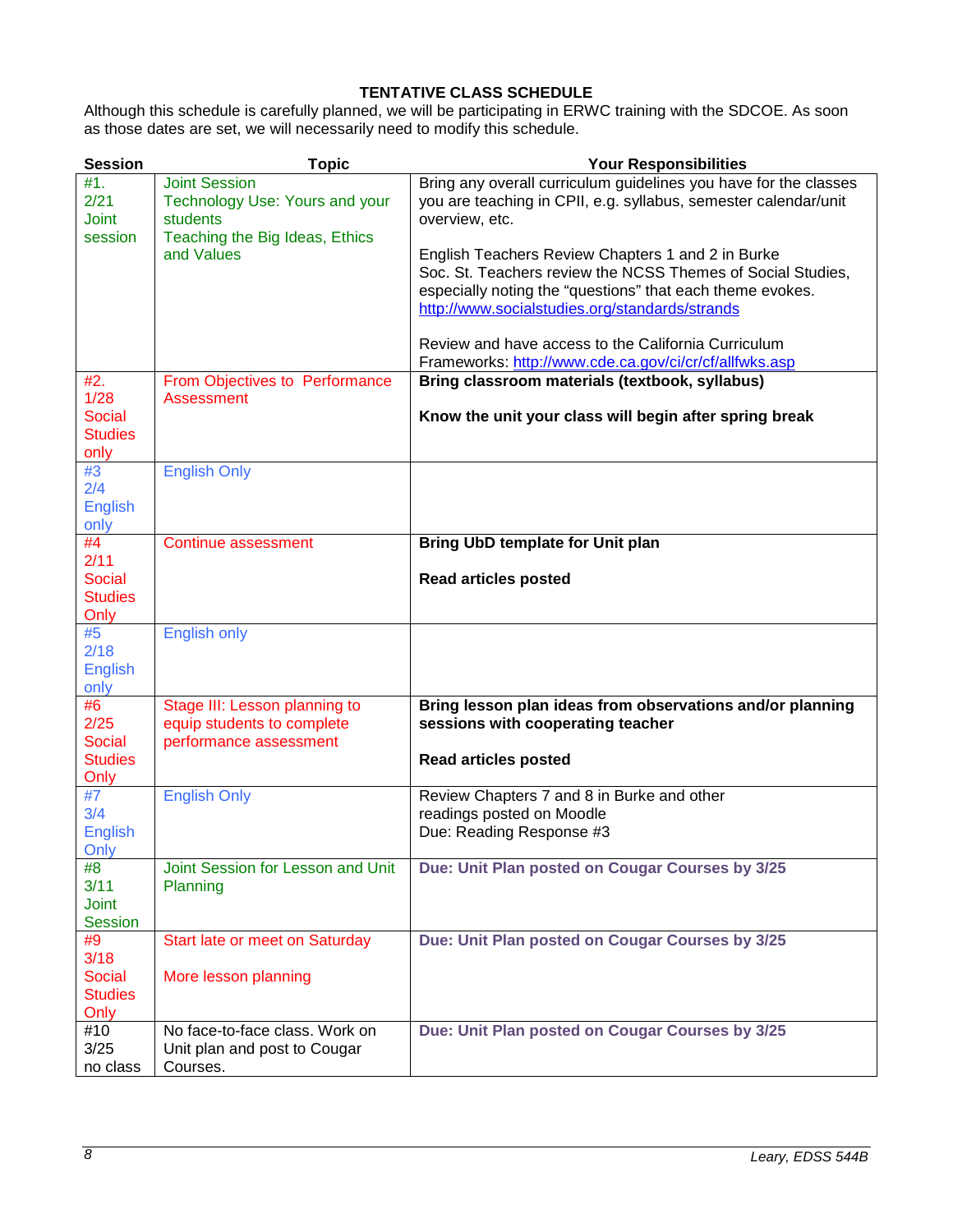| #11<br>4/1<br><b>English</b><br>Only              | <b>English Only</b>                                                                                                                |                                                                                           |
|---------------------------------------------------|------------------------------------------------------------------------------------------------------------------------------------|-------------------------------------------------------------------------------------------|
| #12 & 13<br>4/8, 4/15<br>no class                 | No face-to-face class. Work on<br>ELD video-taped lesson<br>assignment and TPA 4.                                                  | DUE: Post ELD infused lesson design and reflection on<br>video-taped performance by 4/15. |
| #14<br>$4/22$ no<br>class                         | TPA 4 due April 21take a<br>break                                                                                                  |                                                                                           |
| #15<br>4/29<br><b>Joint</b><br><b>Session</b>     | Humanities reflection, Looking<br>ahead to your continued<br>professional development and<br>learning: Attend MA poster<br>session | DUE: Paper copy of Personalized Plans.<br>Share Personalized Plans in small groups        |
| Friday in<br><b>May</b><br><b>English</b><br>only | <b>Begin ERWC training</b>                                                                                                         |                                                                                           |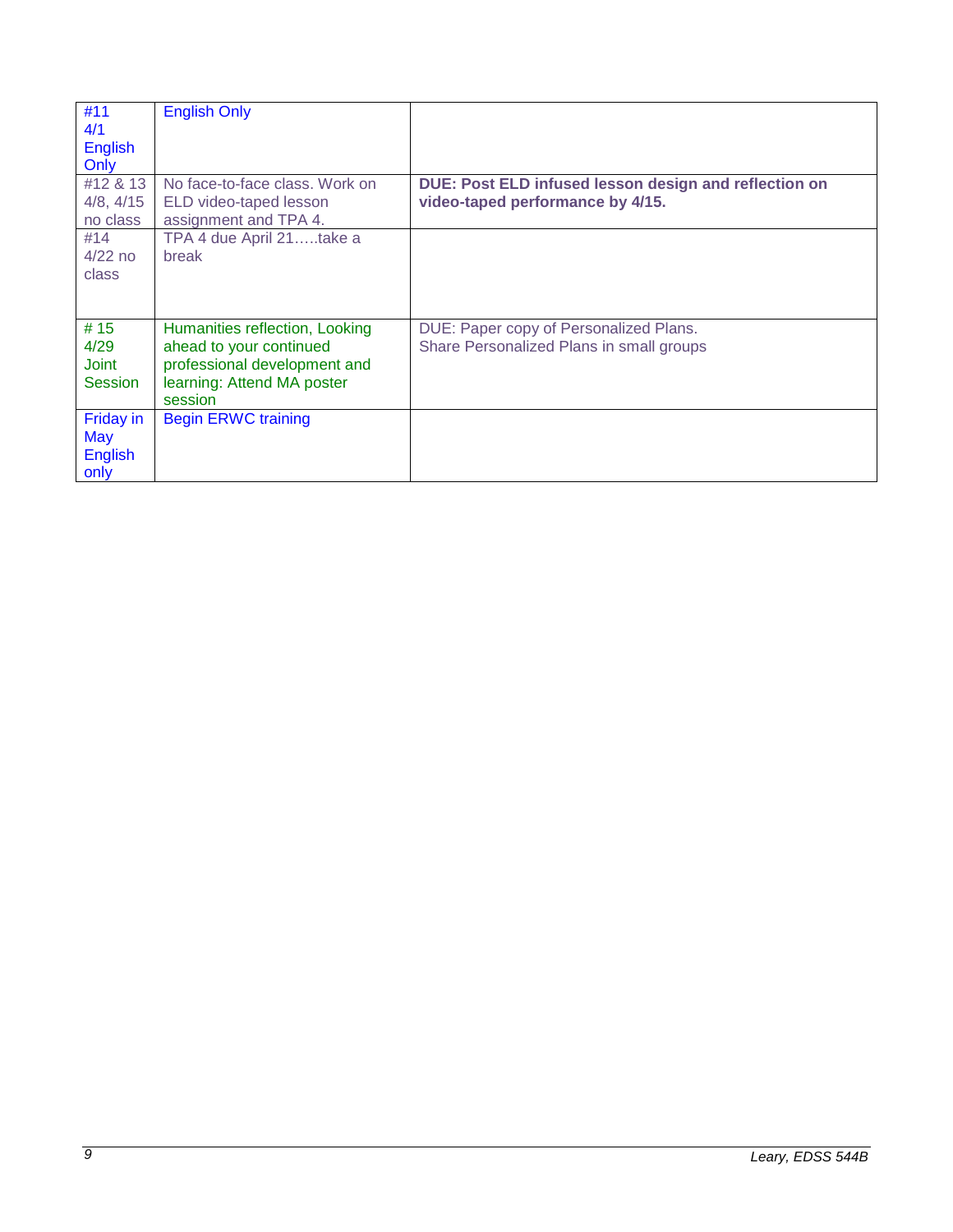## <span id="page-9-0"></span>**Teaching English Learners in Clinical Practice 1 | Lesson Design, Implementation, and Reflection**

In this assignment, you will design a content lesson that is based on a Common core standard and CA Content standard and is differentiated for English Learners so as to ensure that your English Learner students have access to the core curriculum. You will also need to include an ELD standard in your lesson plan. You will implement the lesson, videotape it, view the lesson, and reflect upon your teaching. It is not a requirement, but I would suggest that you ask your cooperating teacher to observe you teaching this lesson (or watch the video with you) and use the guide questions in the analysis and reflection to help you reflect on this lesson.

The following information should be included in your write-up.

Design the Lesson

- Information about your whole class, including linguistic background, content and academic language abilities, cultural considerations, and interests. You will likely have some of this information from your student survey.
- Physical, social, and emotional factors that influence the instruction of adolescents and how you use this knowledge to inform your teaching, especially in this particular class.
- Briefly describe the lesson, including content standards, an ELD standard, where the lesson fits into a unit or sequence of instruction, formative and summative assessment. (attach the actual lesson plan as an appendix).
- Describe the adaptations you have made to the lesson to ensure that your English Learners, at their particular levels, can access the curriculum, build academic language skills, and reach the learning goals you have identified for this lesson.
- Describe the assessment based on the content and ELD standards stated

Analyze the lesson after teaching

- Overall, what worked, what did not work, what would you modify the next time you teach the lesson.
- To what extent did the whole class achieve the learning goals?
- Overall, how well did the lesson connect with student backgrounds and interests?
- What will you do for students who did not achieve the learning goals?
- With regard to your English Learners, how well did the lesson work? not work?
- To what extent did the student achieve the content learning goals and the development of English?

Reflect on the lesson

- Given your analysis of this lesson and the student learning, how will you use this information to guide your planning for future lessons?
- What have you learned about the need for making adaptions for English Learners as you plan for differentiated instruction? Cite specific information about the students, your plan for instruction, and the analysis of the lesson to explain your answer.
- What are your professional development goals for continued progress and learning with regard to planning and differentiating instruction for English Learners?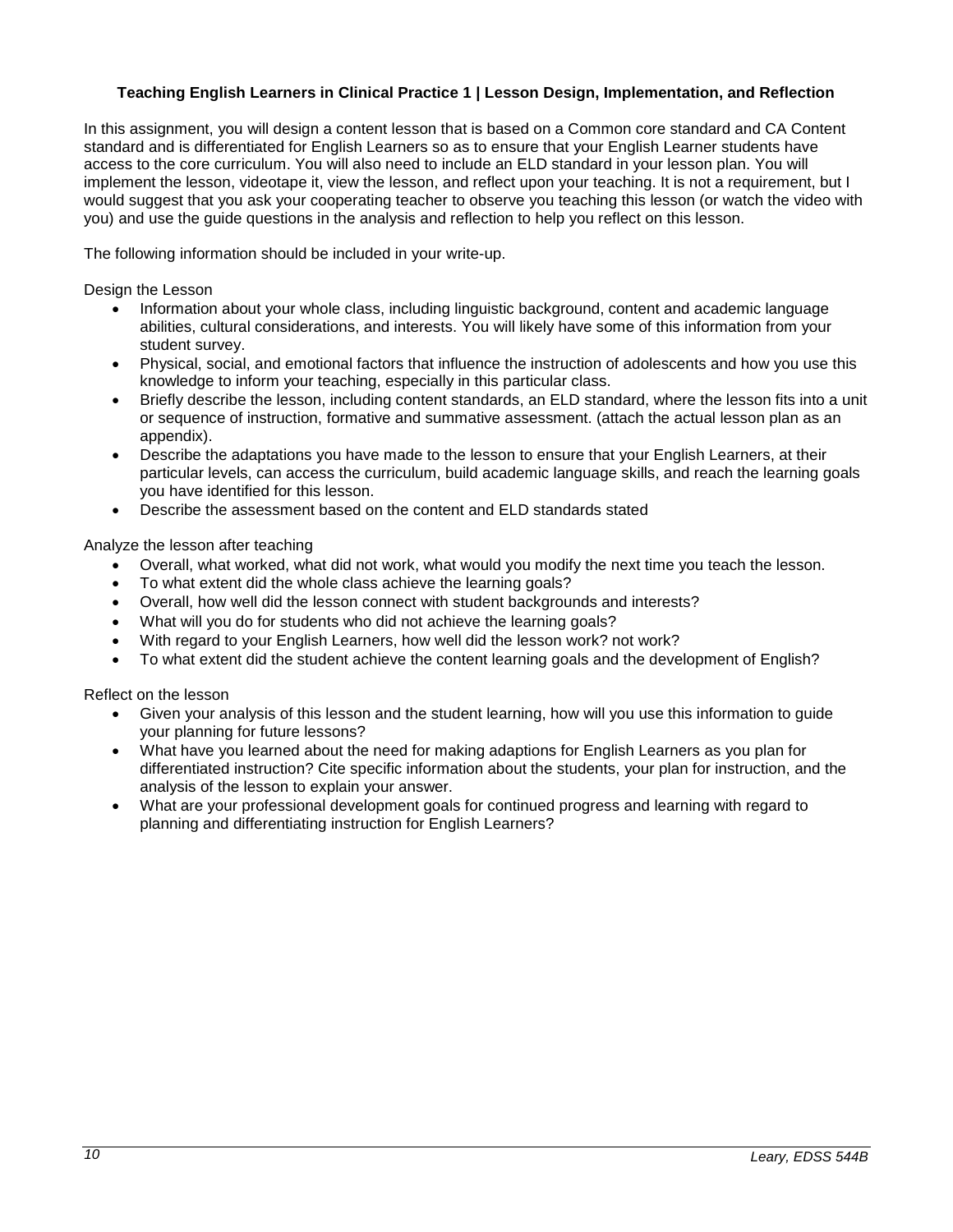## **Rubric Teaching English Learners: Lesson Design, Implementation, and Reflection**

<span id="page-10-0"></span>Name\_\_\_\_\_\_\_\_\_\_\_\_\_\_\_\_\_\_\_\_\_\_\_\_\_\_\_\_\_\_\_\_\_\_\_\_\_\_\_\_\_\_Reviewer\_\_\_\_\_\_\_\_\_\_\_\_\_\_\_\_\_\_\_\_\_\_\_\_\_\_\_\_\_\_

All assignment criteria and guide questions should be addressed.

| Criteria                                                                                                                                                                                                                                                                     | Appropriate,<br>relevant,<br>accurate,<br>clear,<br>connected<br>across the<br>reflection (3) | Minimal,<br>limited,<br>inconsistent,<br>ambiguous,<br>weakly<br>connected<br>(2) | Inappropriate,<br>irrelevant,<br>missing,<br>unconnected<br>$(0-1)$ |
|------------------------------------------------------------------------------------------------------------------------------------------------------------------------------------------------------------------------------------------------------------------------------|-----------------------------------------------------------------------------------------------|-----------------------------------------------------------------------------------|---------------------------------------------------------------------|
| Information about your whole class, including linguistic<br>background, content and academic language abilities, cultural<br>considerations, and interests.                                                                                                                  |                                                                                               |                                                                                   |                                                                     |
| Physical, social, and emotional factors that influence the<br>instruction of adolescents and how you use this knowledge to<br>inform your teaching, especially in this particular class.                                                                                     |                                                                                               |                                                                                   |                                                                     |
| Description of the lesson, including content standards, an ELD<br>standard, where the lesson fits into a unit or sequence of<br>instruction, formative and summative assessment.                                                                                             |                                                                                               |                                                                                   |                                                                     |
| Description of the assessment based on the content and ELD<br>standards stated.                                                                                                                                                                                              |                                                                                               |                                                                                   |                                                                     |
| Analysis includes what worked, what did not work, and<br>modifications you would make the next time you teach the lesson.                                                                                                                                                    |                                                                                               |                                                                                   |                                                                     |
| Analysis includes the extent to which the whole class achieved the<br>learning goals.                                                                                                                                                                                        |                                                                                               |                                                                                   |                                                                     |
| Analysis includes information regarding how the lesson connected<br>with student backgrounds and interests.                                                                                                                                                                  |                                                                                               |                                                                                   |                                                                     |
| Analysis includes what will you do for students who did not<br>achieve the learning goals.                                                                                                                                                                                   |                                                                                               |                                                                                   |                                                                     |
| Analysis includes the extent to which the lesson worked for your<br>English Learners.                                                                                                                                                                                        |                                                                                               |                                                                                   |                                                                     |
| Analysis includes the extent to which your target English Learner<br>achieved the content learning goals and progressed in the<br>development of English.                                                                                                                    |                                                                                               |                                                                                   |                                                                     |
| Reflection includes how you will use the information from this<br>analysis to guide your planning for future lessons.                                                                                                                                                        |                                                                                               |                                                                                   |                                                                     |
| Reflection includes what you have learned about the need for<br>making adaptions for English Learners as you plan for<br>differentiated instruction. Specific information about the students,<br>plan for instruction, and analysis are cited as evidence and to<br>explain. |                                                                                               |                                                                                   |                                                                     |
| Professional development goals for continued progress and<br>learning with regard to planning and differentiating instruction for<br>English Learners are included.                                                                                                          |                                                                                               |                                                                                   |                                                                     |

Comments: